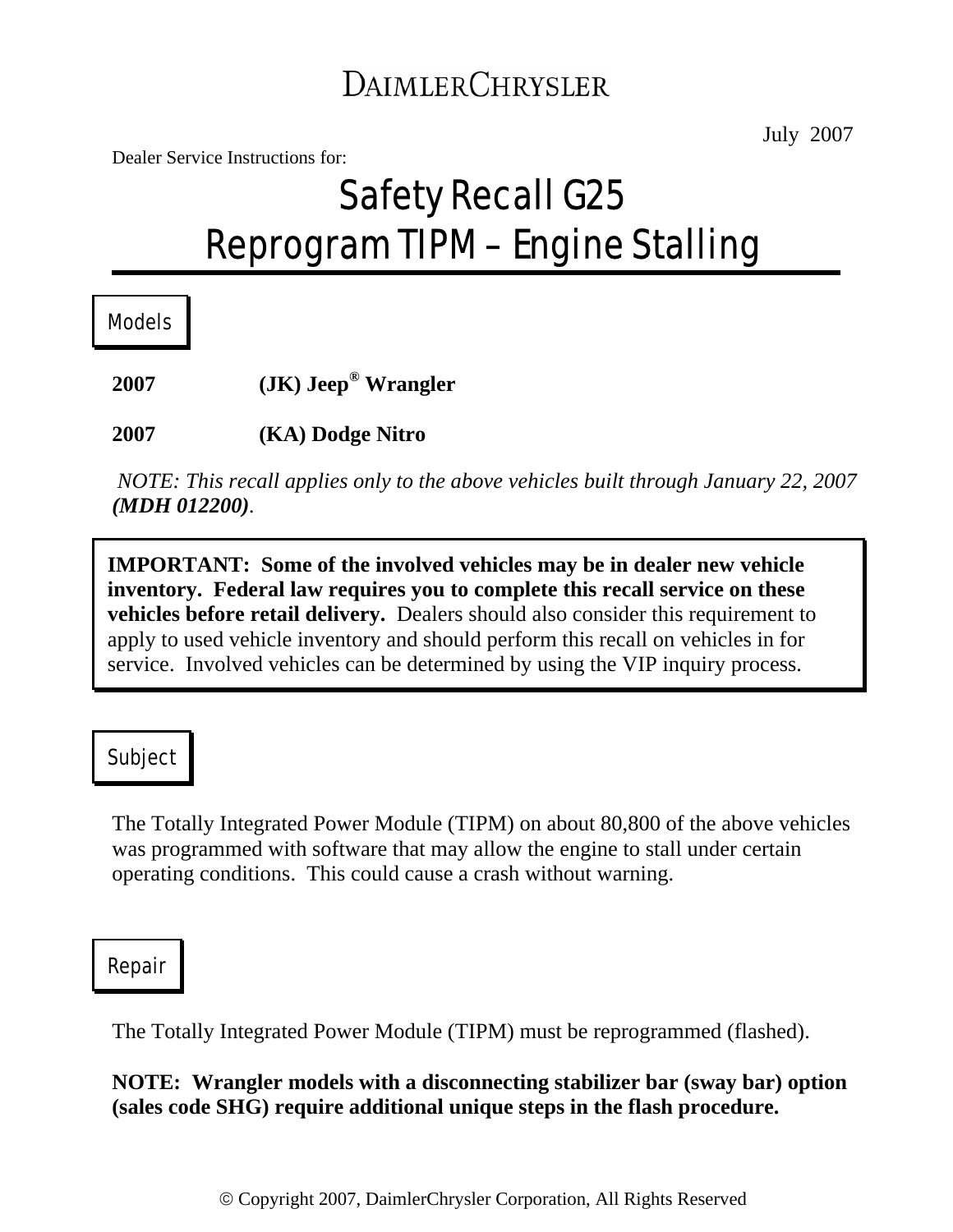#### **Safety Recall G25** Page 2 **Reprogram TIPM – Engine Stalling**

# Parts Information

No parts are required to perform this service procedure.

## Special Tools

**The following existing special tools may be required to perform this repair:** 

| $\triangleright$ CH9401*             | StarSCAN <sup>®</sup> Tool                 |
|--------------------------------------|--------------------------------------------|
| $\triangleright$ CH9404*             | <b>StarSCAN Vehicle Cable</b>              |
| $\triangleright$ CH9409*             | <b>StarSCAN Documentation Kit</b>          |
| $\triangleright$ CH9410*             | StarSCAN Ethernet Cable 12 ft.             |
| $\triangleright$ CH9412 <sup>*</sup> | <b>StarSCAN Software Update Device Kit</b> |
| $\triangleright$ CH9801              | <b>StarMOBILE Tool</b>                     |
| $\triangleright$ CH9804              | <b>StarMOBILE Vehicle Cable</b>            |
| $\triangleright$ NPN                 | <b>TechCONNECT PC</b>                      |
| $>$ NPN                              | StarSCAN/StarMOBILE Software Update CD     |
|                                      |                                            |

\* Part of CH9400 kit.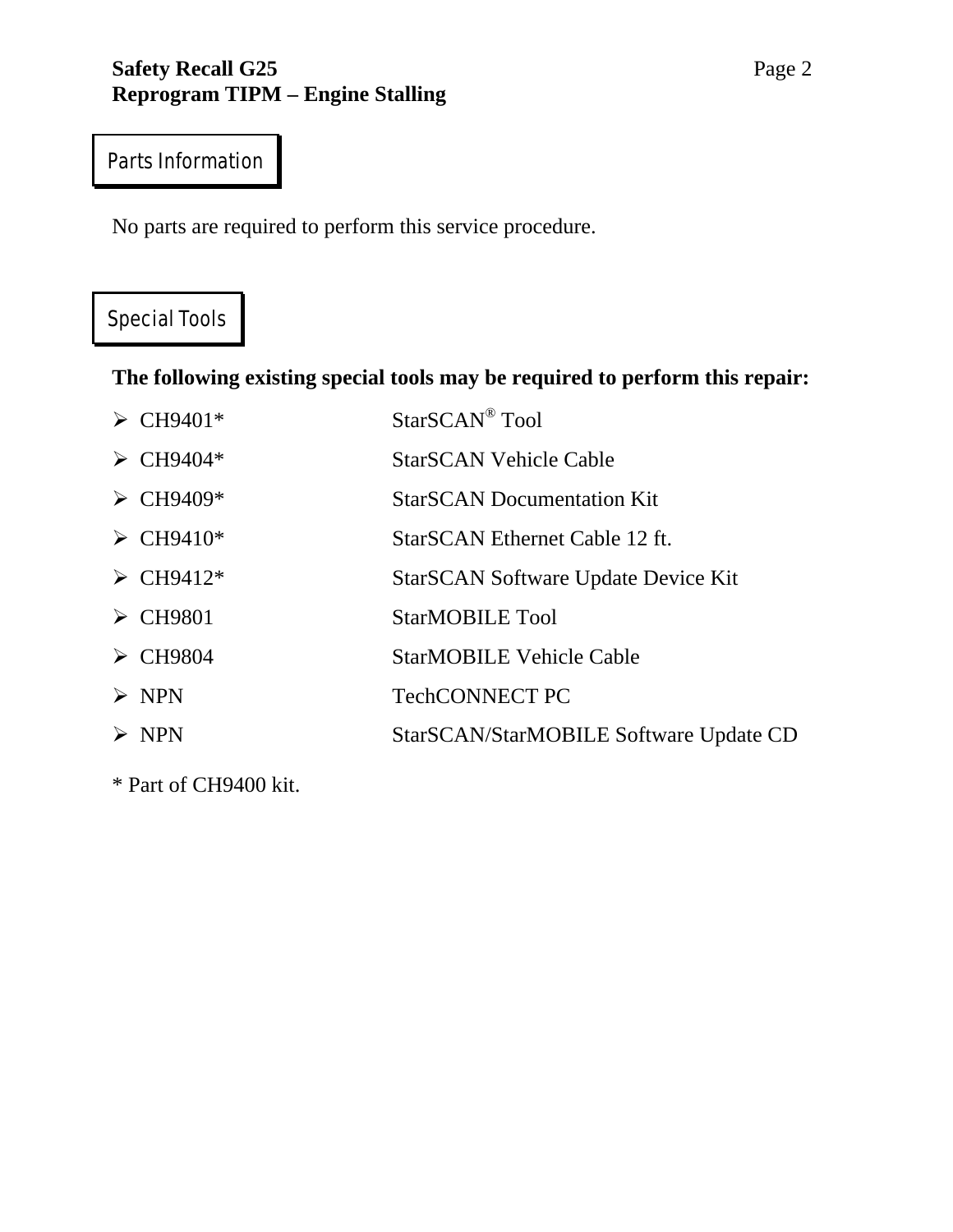Service Procedure

*NOTE: Either StarSCAN or StarMOBILE can be used to perform this recall. This procedure must be performed using software release 8.01or higher. If the reprogramming flash for the TIPM is aborted or interrupted, the TIPM must be replaced.* 

### **A. Program the TIPM using StarSCAN**

1. Open the hood. Install a battery charger and verify that the charging rate provides 13.0 to 13.5 volts. Do not allow the charger to time out during the flash process. Set the battery charger timer (if so equipped) to continuous charge.

**NOTE: Use an accurate stand alone voltmeter. The battery charger volt meter may not be sufficiently accurate. Voltages outside of the specified range will cause an unsuccessful flash. If voltage reading is too high, apply an electrical load by activating the park or headlamps and/or HVAC blower motor to lower the voltage.** 

- 2. Connect the CH9410 StarSCAN ethernet cable to the StarSCAN and the dealer's network drop.
- 3. Connect the CH9404 StarSCAN vehicle cable to the StarSCAN and the vehicle.
- 4. Place the Ignition in the "**RUN**" position, then Power "**ON**" the StarSCAN.
- 5. Retrieve the old TIPM part number using the procedure below:
	- a. With the StarSCAN on the "**Home**" screen, select "**ECU View**".
	- b. Touch the screen to highlight "**TIPMCGW Central Gateway**" in the list of modules.
	- c. Select "**More Options**".
	- d. Select "**ECU Flash**".
	- e. Record the old TIPM "**Part Number**" displayed at the end of the "Resident flash file for" statement near the top of "**Flash PCM**" screen for later reference.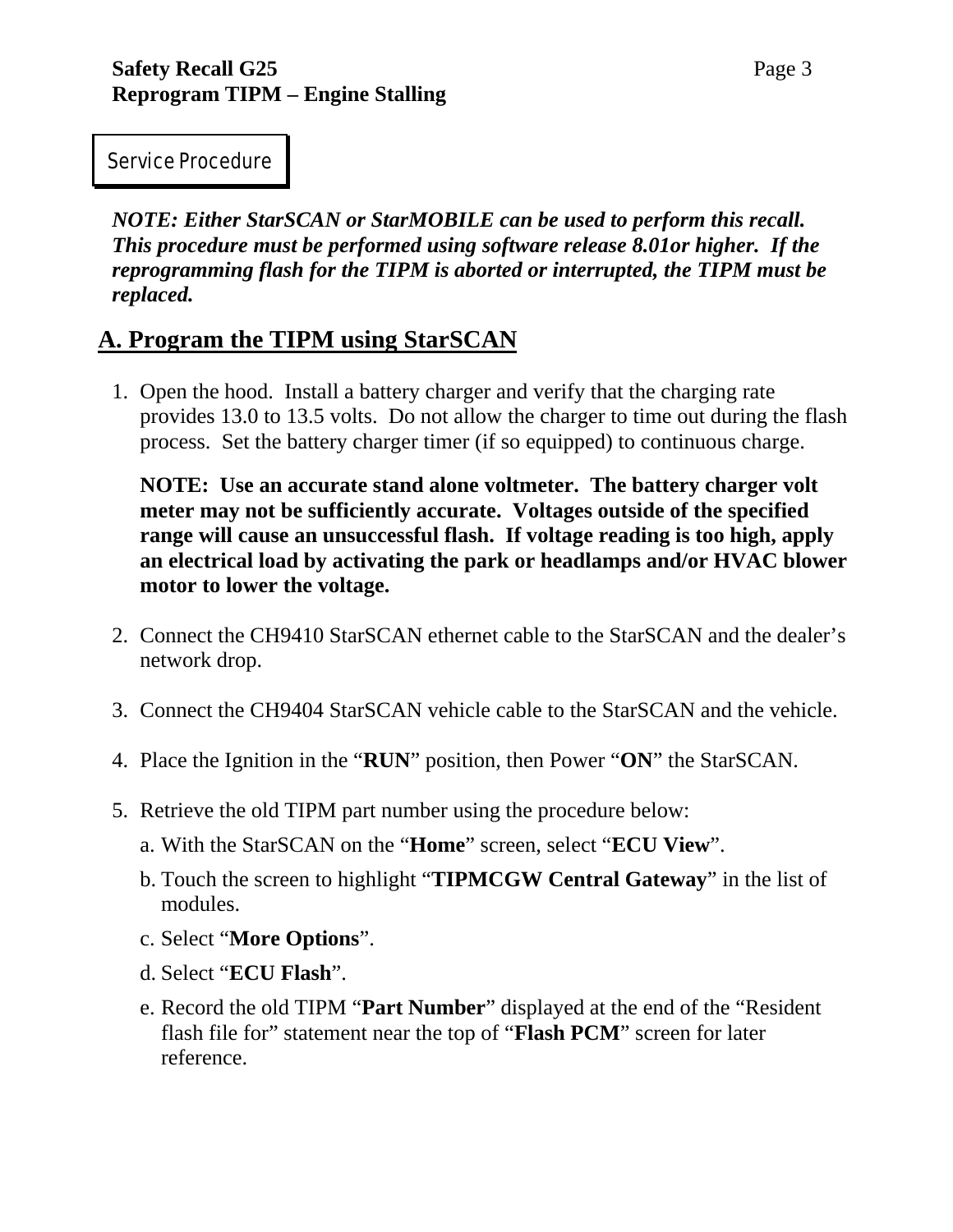- 6. Download the flash file from the internet to the StarSCAN. With the StarSCAN on the "**Flash TIPMCGW**" screen, follow the procedure below:
	- a. Select "**Browse for New File**". Follow the on screen instructions.
	- b. If the newly downloaded flash file "Part Number" displayed is the same as the number recorded in Step 5e, then the TIPMCGW is up to date. Continue to Step 9.
	- c. Highlight the listed calibration on the StarSCAN screen.
	- d. Select "**Download to Scantool**".
	- e. Select "**Close**" after the download is complete, then select "**Back**".
	- f. Highlight the listed calibration.
	- g. Select "**Update Controller**" and follow the on screen instructions.
	- h. When the update is completed, select "**OK**".
- 7. **For Wrangler models with a disconnecting stabilizer bar (sway bar) option**, perform the following steps to clear Active Fault Code U1159 (Loss of communication with Automatic Sway Bar System) from the TIPM.

#### **NOTE: If the sway bar warning light in the instrument cluster begins to blink after the TIPM software has been updated, Active Fault Code U1159 must be erased.**

- a. Go to the "ECU View" screen.
- b. Select "**ASBS Automatic Sway Bar System**" from the menu.
- c. Select "**Misc. Function**".
- d. Select "**Reset ECU**".
- e. Press the "**Start**" button.
- f. Press the "**Next**" button.
- g. Press the "**Finish**" button.
- h. Press the "**Back**" button.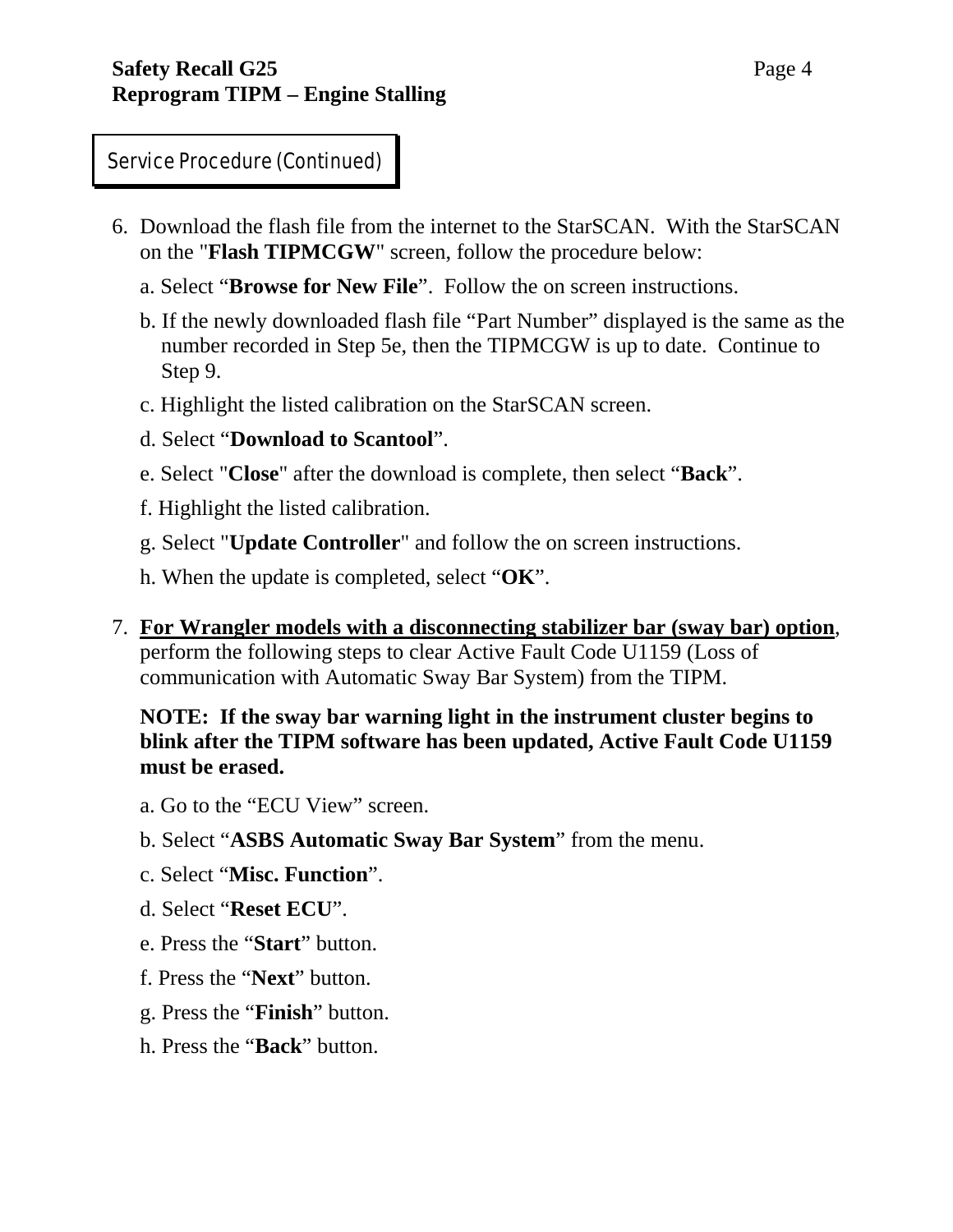8. Clear any Diagnostic Trouble Codes (DTCs) as follows:

**NOTE: Due to the TIPM programming procedure, DTC(s) may be set in other modules (PCM, TCM, FDCM, ABS, BCM, MIC, WCM, etc.) within the vehicle, if so equipped. Some DTC's may cause the MIL to illuminate.**

a. From the "**Home**" screen select "**System View**".

b. Select "**All DTC**s".

c. Press "**Clear All Stored DTCs**" if there are any DTCs shown on the list.

9. Turn the ignition key to the "**OFF**" position and remove the StarSCAN unit, StarSCAN cable, and battery charger from the vehicle.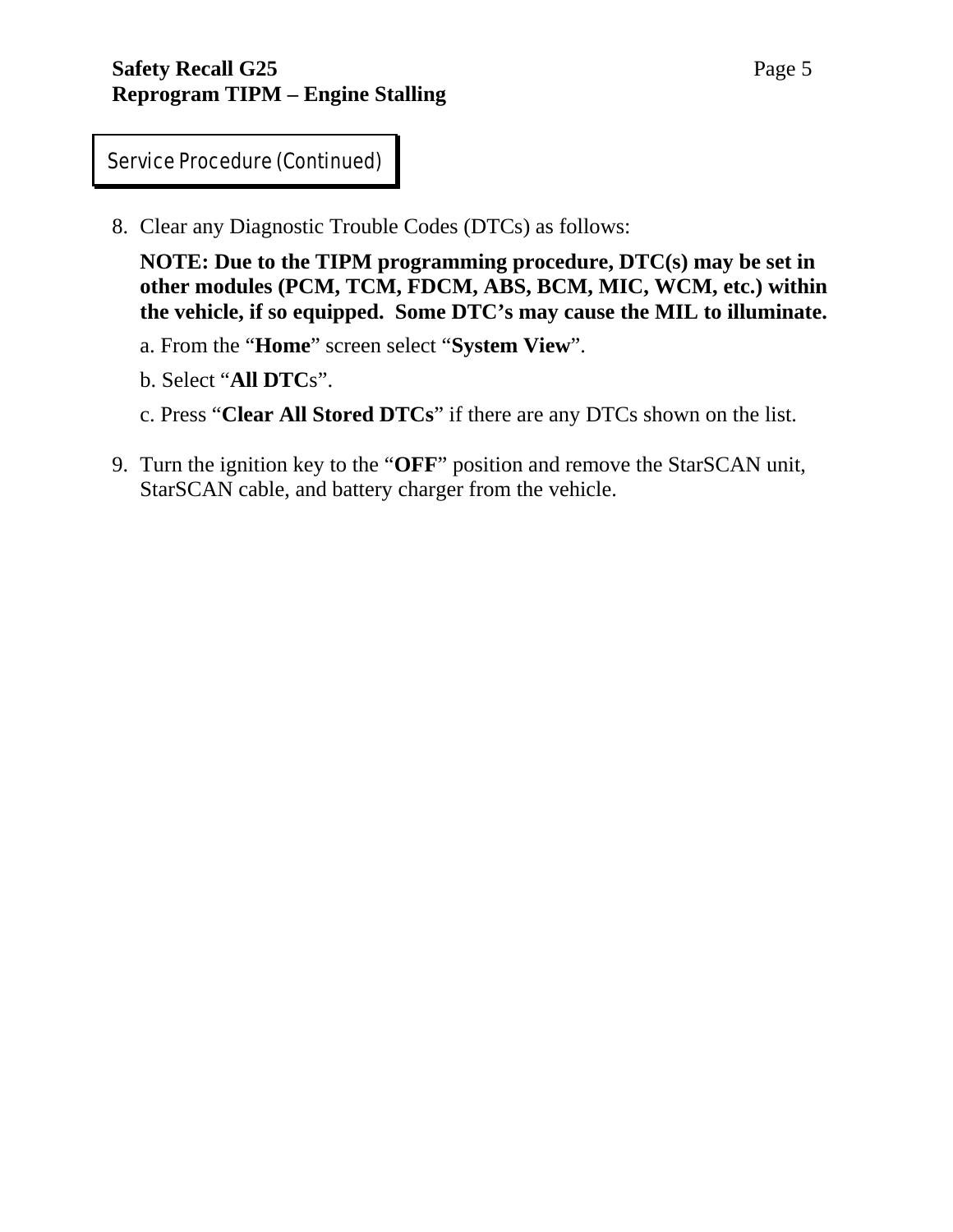#### **B. Reprogram the TIPM Module Using StarMOBILE**

**NOTE: The StarMOBILE can be used in Standalone mode when reprogramming all involved models except Wranglers equipped with a disconnecting stabilizer bar (sway bar) (sales code SHG). StarMOBILE must be used in the connected mode to reprogram Wrangler models with the disconnecting stabilizer bar (sway bar) option.** 

1. Open the hood and install a battery charger. Verify that the charging rate provides approximately 13.0 to 13.5 volts. Do not allow the charger to time out during the flash process. Set the battery charger timer (if so equipped) to continuous charge.

**NOTE: Use an accurate stand alone voltmeter. The battery charger volt meter may not be sufficiently accurate. Voltages outside of the specified range will cause an unsuccessful flash. If voltage reading is too high, apply an electrical load by activating the park or headlamps and/or HVAC blower motor to lower the voltage.** 

- 2. Connect the StarMOBILE scan tool to the vehicle data link connector located under the steering column and turn the ignition key to the "**RUN**" position.
- 3. Power ON the StarMOBILE scan tool.
- 4. Connect the CH9410 StarMOBILE scan tool ethernet cable to the StarMOBILE and the dealer's network drop.
- 5. From the desktop, launch the "StarMOBILE Desktop Client" software.
- 6. Establish a connection with the StarMOBILE scan tool.
- 7. Select "**Flash Download**".
- 8. Select "**Next**" and then enter your ID and password.
- 9. Enter the vehicle information (manually or use the automatic function).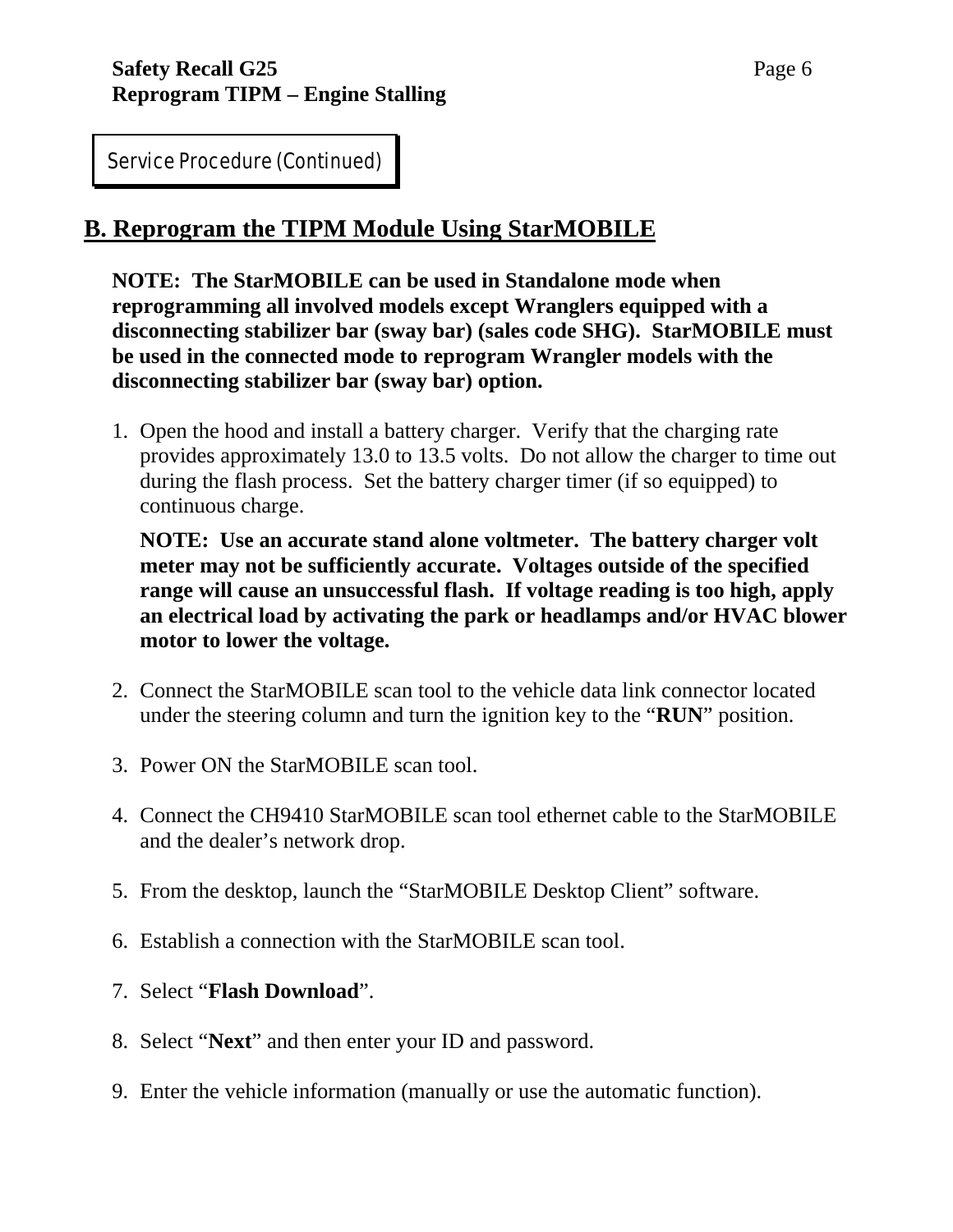- 10. Highlight the required flash file and select "**Download to Client**".
- 11. Select "**BACK**" then select "**ECU View**".
- 12. Select "**TIPMCGW Central Gateway**".
- 13. Select "**More Options**".
- 14. Select "**ECU Flash**".
- 15. Select "**Manage Files**".
- 16. Highlight downloaded flash file.
- 17. Select "**Copy to SM Device**" and then follow the screen prompts.
- 18. Disconnect the ethernet cable from the StarMOBILE scan tool.
- 19. Turn off the StarMOBILE scan tool and then restart the scan tool.

#### **NOTE: The StarMOBILE scan tool must be shut down and restarted to unlock the flash.**

- 20. From the "System Status" screen press the "**Exit**" button.
- 21. From the "Main Menu" select "**Enter Standalone Diagnostic Mode**" and press the select button.
- 22. Select "**ECU View**" and press the select button.
- 23. Highlight "**TIPMCGW**" and press the select button.
- 24. Select "**FLASH ECU**" and press the select button.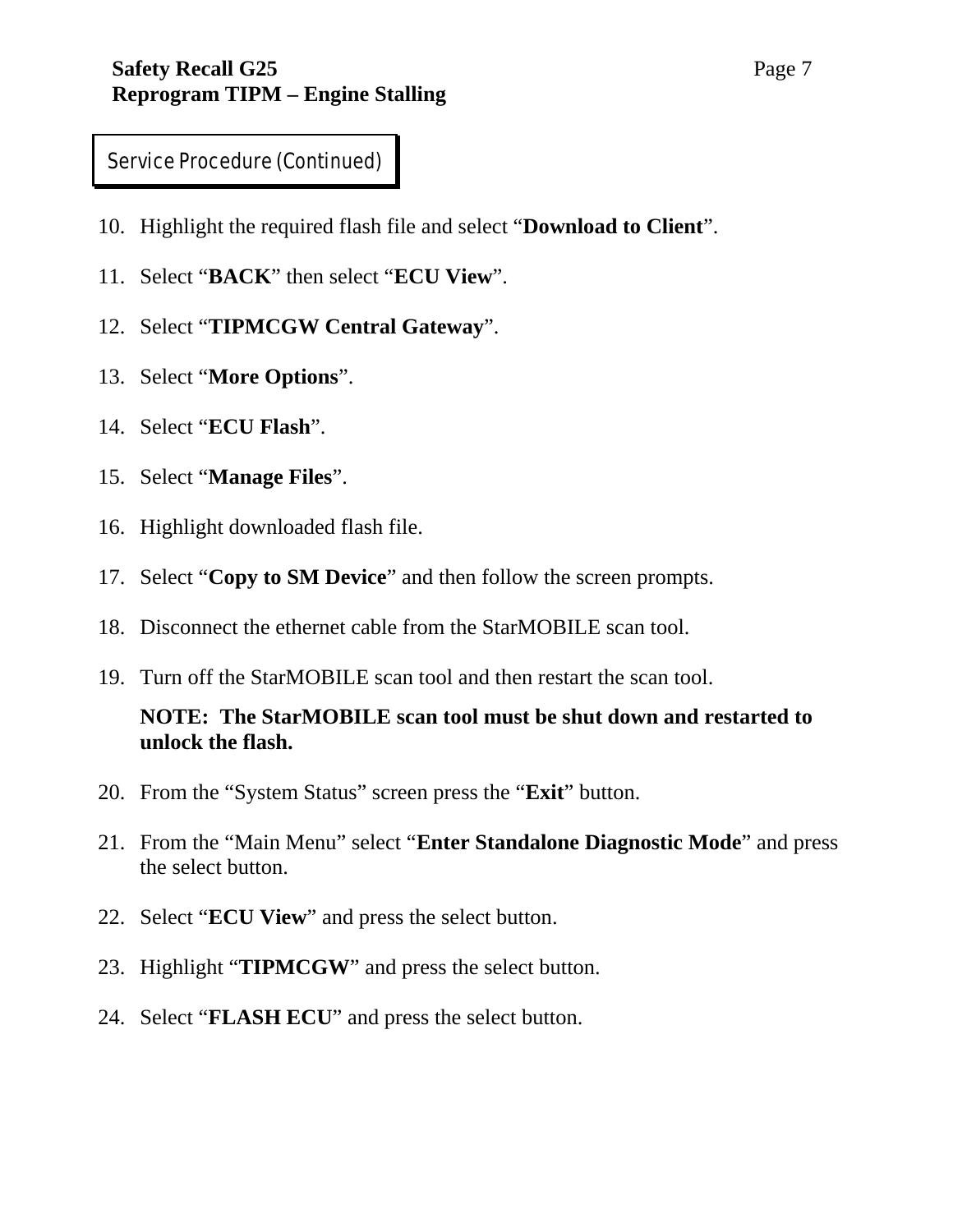- 25. Compare the highlighted software part number with the software part number displayed at the top of the screen.
	- ¾ **If the part numbers are the same, the module is up to date and reprogramming is not required.** Continue to Step 28.
	- $\triangleright$  If the software part numbers are different, press the select button to reprogram the module.
- 26. When the flash is complete, press the "**OK**" button.
- 27. Clear any Diagnostic Trouble Codes (DTCs) as follows:

#### **NOTE: Due to the TIPM programming procedure, DTC(s) may be set in other modules (PCM, TCM, ABS, BCM, MIC, WCM, etc.) within the vehicle, if so equipped. Some DTC's may cause the MIL to illuminate.**

- a. From the "Standalone Home" screen highlight "**All DTC's**" and then press the select button.
- b. Highlight "**Clear All Stored**" and then press the select button.
- c. Follow the screen prompts on the StarMOBILE screen.
- 28. Turn the ignition key to the "**OFF**" position and remove the StarMOBILE unit, StarMOBILE cable, and battery charger from the vehicle.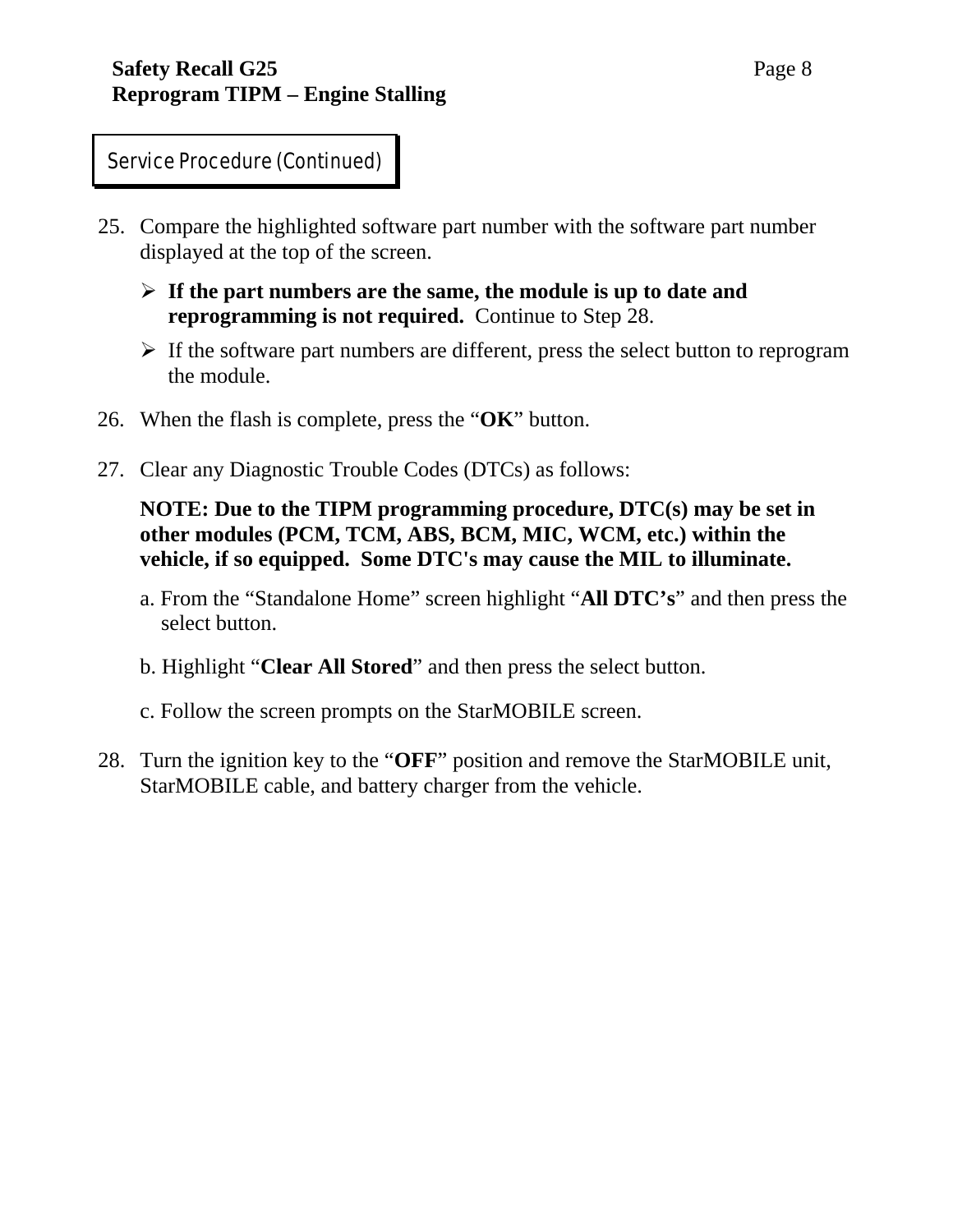#### **Safety Recall G25** Page 9 **Reprogram TIPM – Engine Stalling**

#### Completion Reporting and Reimbursement

Claims for vehicles that have been serviced must be submitted on the DealerCONNECT Claim Entry Screen located on the Service tab. Claims submitted will be used by DaimlerChrysler to record recall service completions and provide dealer payments.

Use one of the following labor operation numbers and time allowances:

|                                                                              | <b>Labor Operation</b><br><b>Number</b> | <b>Time</b><br><b>Allowance</b> |
|------------------------------------------------------------------------------|-----------------------------------------|---------------------------------|
| <b>Totally Integrated Power Module Update</b><br><b>Previously Performed</b> | $08-G2-51-81$                           | $0.2$ hours                     |
| <b>Reprogram Totally Integrated Power Module</b>                             | $08-G2-51-82$                           | $0.3$ hours                     |

Add the cost of the label plus applicable dealer allowance to your claim.

NOTE: See the Warranty Administration Manual, Recall Claim Processing Section, for complete recall claim processing instructions.

#### Dealer Notification

All dealers will receive three copies of this dealer recall notification letter by mail. To view this notification on DealerCONNECT, select "Global Recall System" on the Service tab, then click on the description of this notification.

#### Owner Notification and Service Scheduling

All involved vehicle owners known to DaimlerChrysler are being notified of the service requirement by first class mail. They are requested to schedule appointments for this service with their dealers. A generic copy of the owner letter is attached.

Enclosed with each owner letter is an Owner Notification postcard to allow owners to update our records if applicable.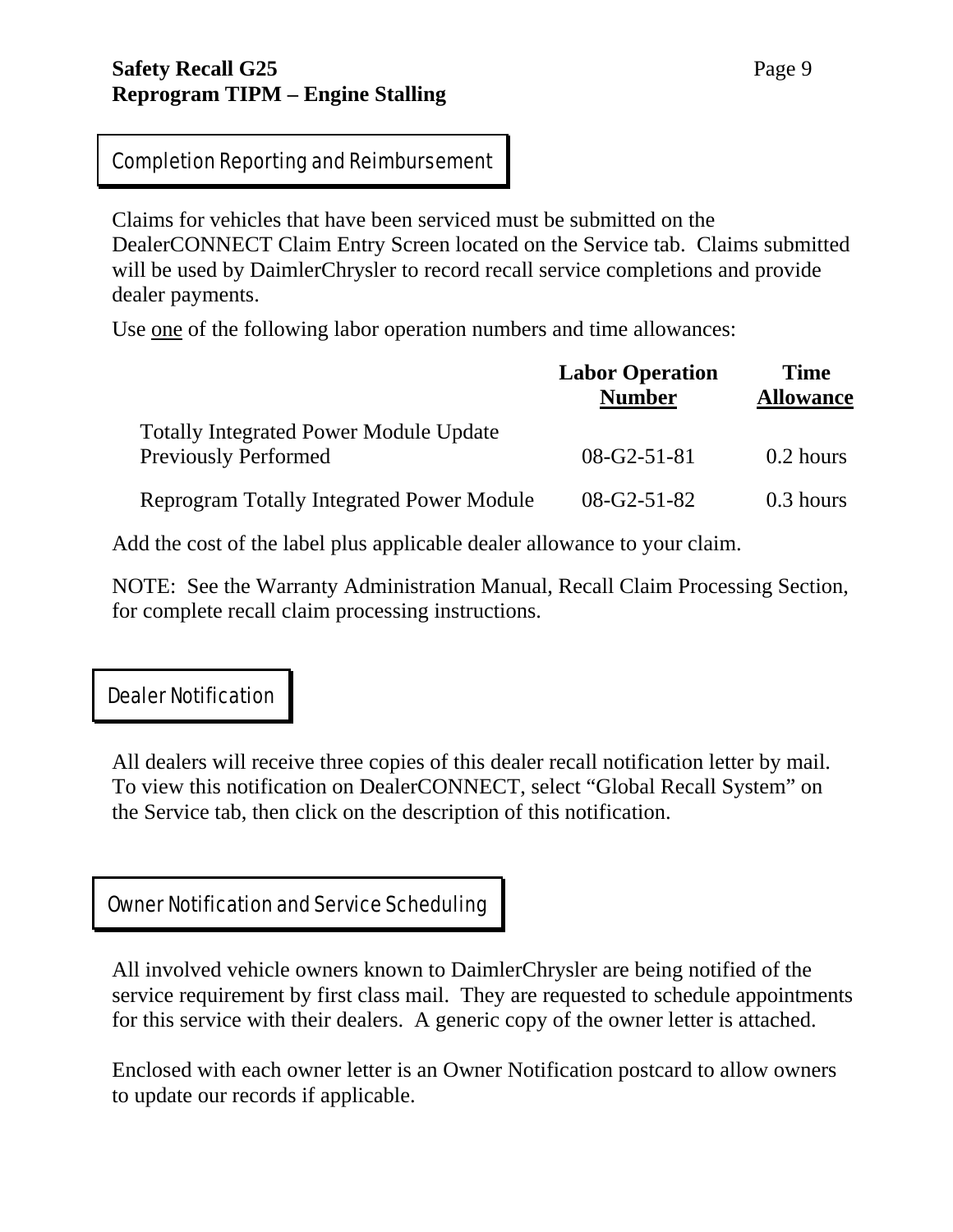#### Vehicle Lists, Global Recall System, VIP and Dealer Follow up

All involved vehicles have been entered into the DealerCONNECT Global Recall System (GRS) and Vehicle Information Plus (VIP) for dealer inquiry as needed.

GRS provides involved dealers with an updated VIN list of their incomplete vehicles. The owner's name, address and phone number are listed if known. Completed vehicles are removed from GRS within several days of repair claim submission.

To use this system, click on the **"Service"** tab and then click on **"Global Recall System."** Your dealer's VIN list for each recall displayed can be sorted by: those vehicles that were unsold at recall launch, those with a phone number, city, zip code, or VIN sequence.

**Dealers must perform this repair on all unsold vehicles** *before* **retail delivery.**  Dealers should also use the VIN list to follow up with all owners to schedule appointments for this repair.

*Recall VIN lists may contain confidential, restricted owner name and address information that was obtained from the Department of Motor Vehicles of various states. Use of this information is permitted for this recall only and is strictly prohibited from all other use.* 

#### Additional Information

If you have any questions or need assistance in completing this action, please contact your Service and Parts District Manager.

> Customer Services Field Operations DaimlerChrysler Corporation